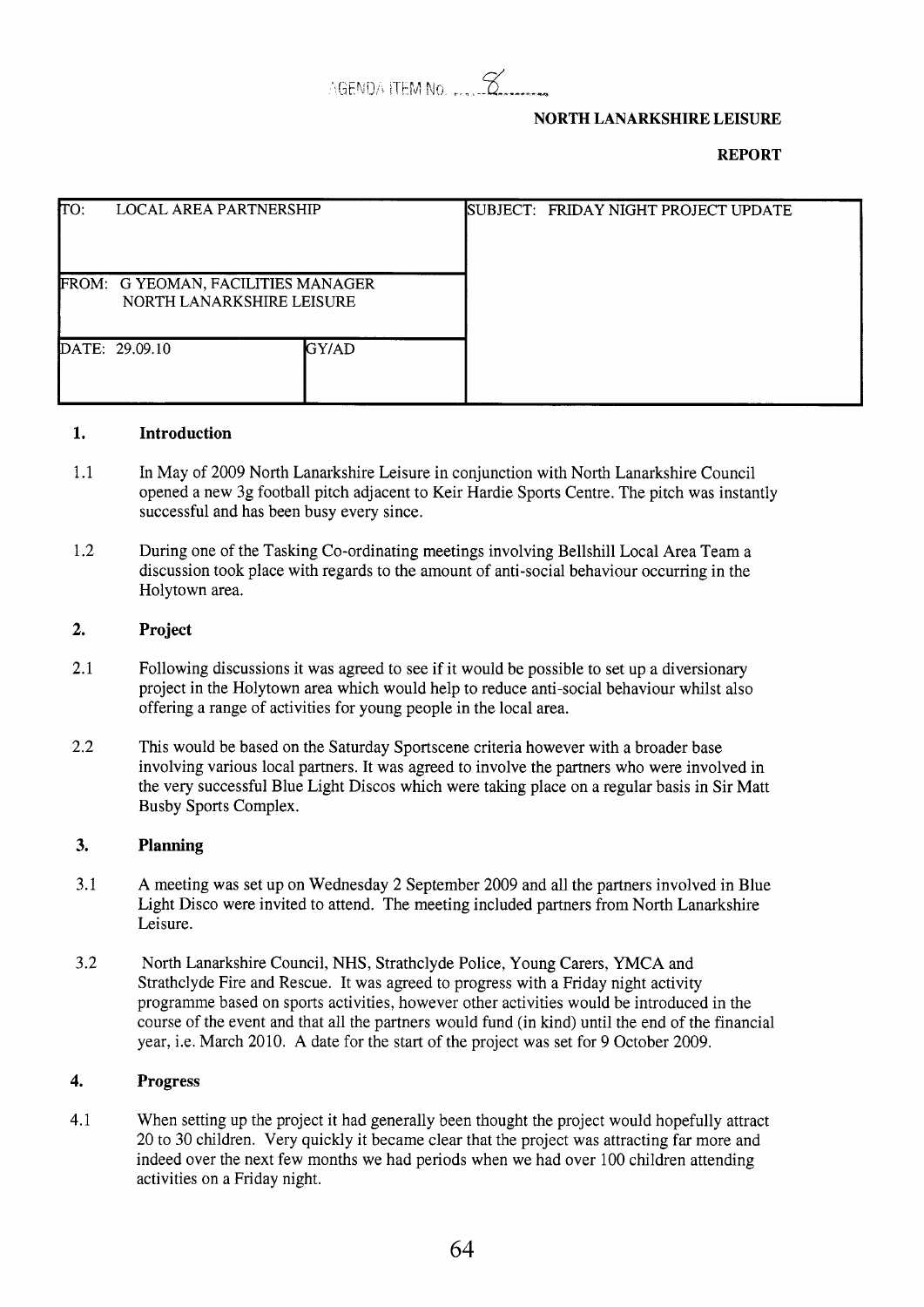4.2 The success of the project quickly meant that further staff were required and this was provided, mainly by North Lanarkshire Leisure.

# *5.*  **Activities**

- 5.1 A range of activities took place from football to beauty therapy to dancing and introduction to the gym. The partnership approach, whilst it did have some problems, clearly identified that the strengths of each organisation helped greatly with the progress of the activities.
- 5.2 North Lanarkshire Leisure were able to provide expertise in sports activities, CLAD were able to provide a great deal of expertise in the interface with children and surveys etc. The YMCA provided excellent support with their knowledge of youth work and the NHS were able to identify health issues and strategies (including free fruit for the children) which would clearly have long term benefits both to their future health and wellbeing, other partners were also able to support in various ways bringing their expertise to the evenings events.

# **6. Funding**

- 6.1 While all agreed funding was available till the end of March 2010, it was accepted that for the project to be sustained over the longer term additional external funding would require to be provided. One of the criticisms of previous projects in the Holytown area was that they lasted for a short time and then disappeared and we were keen to avoid this for this project.
- 6.2 During this period, mainly with help from the NHS we were able to identify a funding pocket under the Healthy Living Initiative which gave E5,OOO which would help to fund the project in the short term.
- 6.3 Early in 2010 the group was also able to identify additional funding (with great assistance from Lynn Ward from Regeneration Services) under the ADAP scheme and again a successful bid was put in which gave  $£25,000$  in funding till the end of March 2011.
- 6.4 This funding will significantly help to continue the project however this is currently the limit of the funding bids that are available for this particular project and it will run out at the end of March 2011.

## **7. Friday Night Progress A Success**

7.1 During this period it was clear that apart from the children thoroughly enjoying the events and activities, CLAD have produced documentation to show how much the project now means to the local are. Strathclyde Police were also able to show a significant decrease in the rates of anti-social behaviour in the Holytown area particularly on the night of the activities.

## **8. Future Intention**

- 8.1 The Friday Night Project Committee are very keen that this project is continued not just in the short term but over the longer term in order that it can further enhance the activities on offer and also provide an outlet for children to enhance their own skills through various training initiatives and certificates.
- 8.2 It is also keen to promote the idea that the young people themselves will be heavily involved in the planning and future running of the project (this has already taken place with a number of young people attending the committee meetings).